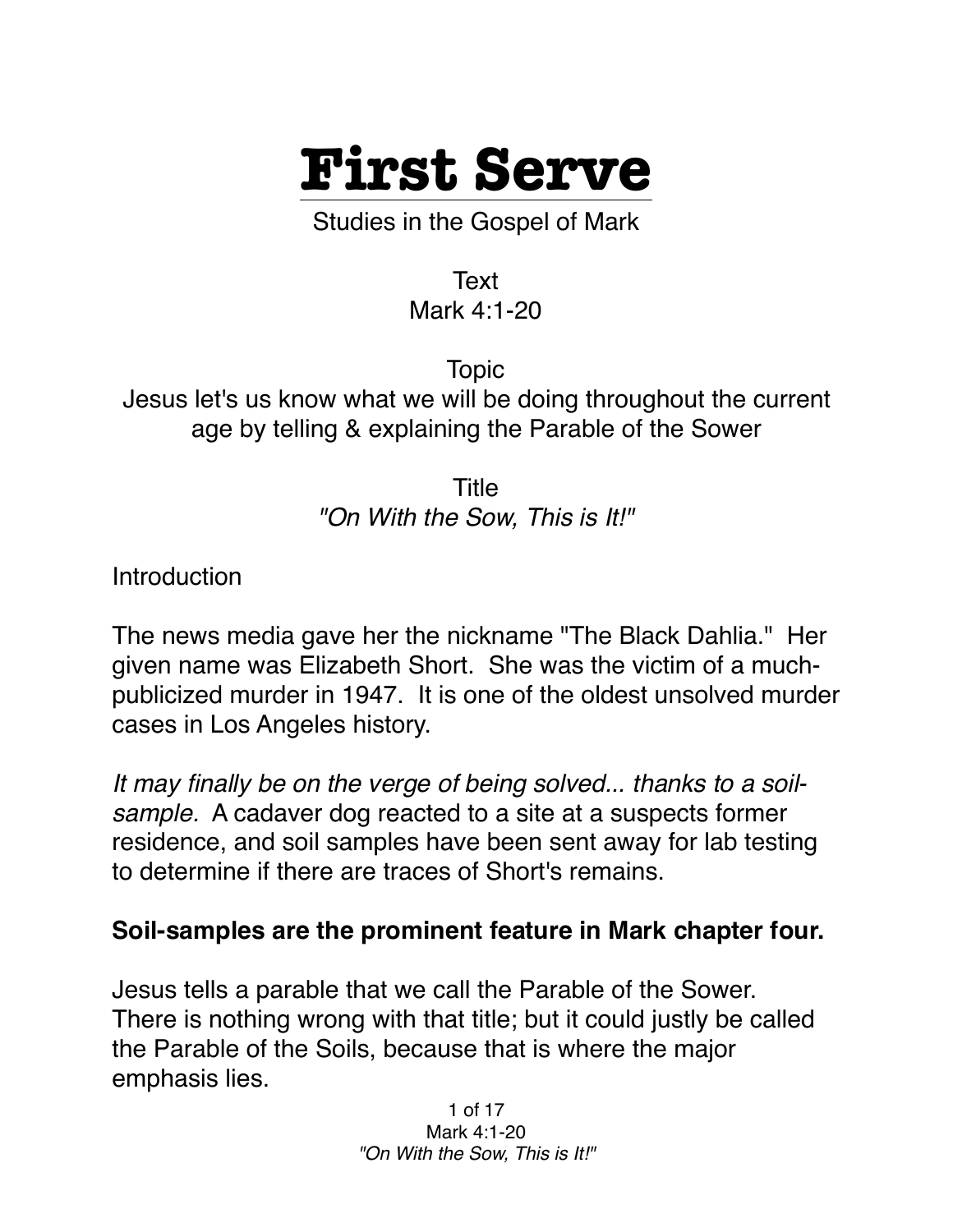We'll see that there are four types of soil, and that there are tests to determine the types.

## **The soils represent the spiritual conditions and characteristics that can be found in the human heart.**

With that in mind, I'll organize my thoughts around two questions: #1 Are You Willing To Admit To Your Soil Type?, and #2 Are You Willing To Submit To A Soil Test?

- #1 Are You Willing To Admit To Your Soil Type? (v1-12)
- The religious authorities from Jerusalem had declared Jesus the agent of Beelzebub, which was their name for the devil.
- The multitudes that pressed upon Him did so for healing and deliverance, and not so much to repent and receive the forgiveness of sin.

Jesus reacted by adopting a new way of teaching.

Mar 4:1 And again He began to teach by the sea. And a great multitude was gathered to Him, so that He got into a boat and sat in it on the sea; and the whole multitude was on the land facing the sea.

Mar 4:2 Then He taught them many things by parables, and said to them in His teaching:

Jesus had used parables previously; but now He would use them primarily. We'll see why in a moment.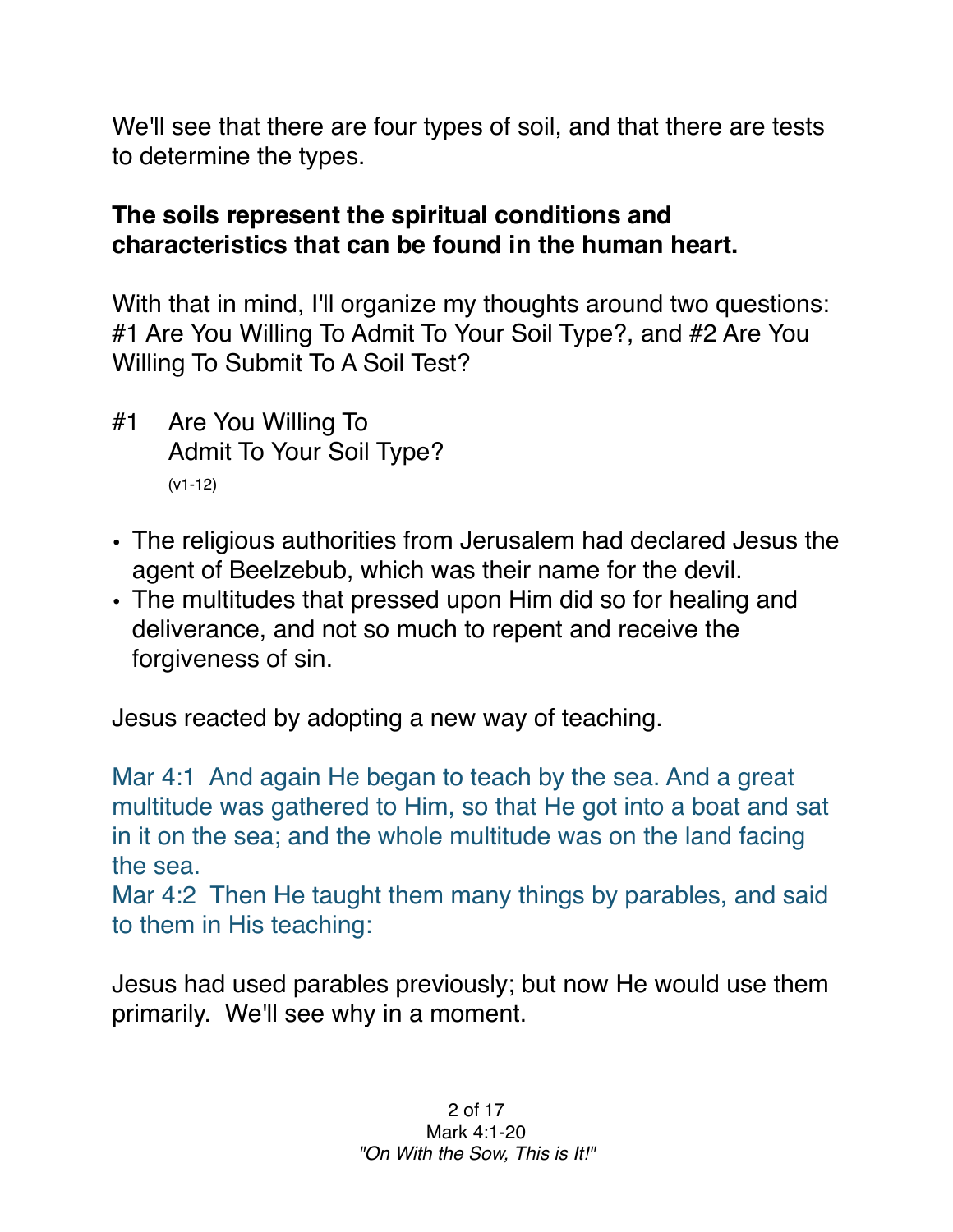"Parable" is from a word that means *to cast alongside*. Spiritual truths can be somewhat difficult to communicate. Or they can be dry, in their presentation.

A parable is a reference to everyday things that can be cast alongside spiritual truth in order to communicate it simply and effectively.

Jesus told the Parable of the Sower.

Mar 4:3 "Listen! Behold, a sower went out to sow.

Mar 4:4 And it happened, as he sowed, that some seed fell by the wayside; and the birds of the air came and devoured it. Mar 4:5 Some fell on stony ground, where it did not have much earth; and immediately it sprang up because it had no depth of earth.

Mar 4:6 But when the sun was up it was scorched, and because it had no root it withered away.

Mar 4:7 And some seed fell among thorns; and the thorns grew up and choked it, and it yielded no crop.

Mar 4:8 But other seed fell on good ground and yielded a crop that sprang up, increased and produced: some thirtyfold, some sixty, and some a hundred."

To plant your field, you'd go out with a bag of seed slung over your shoulder, and you'd broadcast it by hand in your field. After the entire field was covered with seed, you'd return with a hand-plow, or oxen pulling a plow, turning over the soil so the seed was just covered.

Some of the broadcast seed would "fall on the wayside."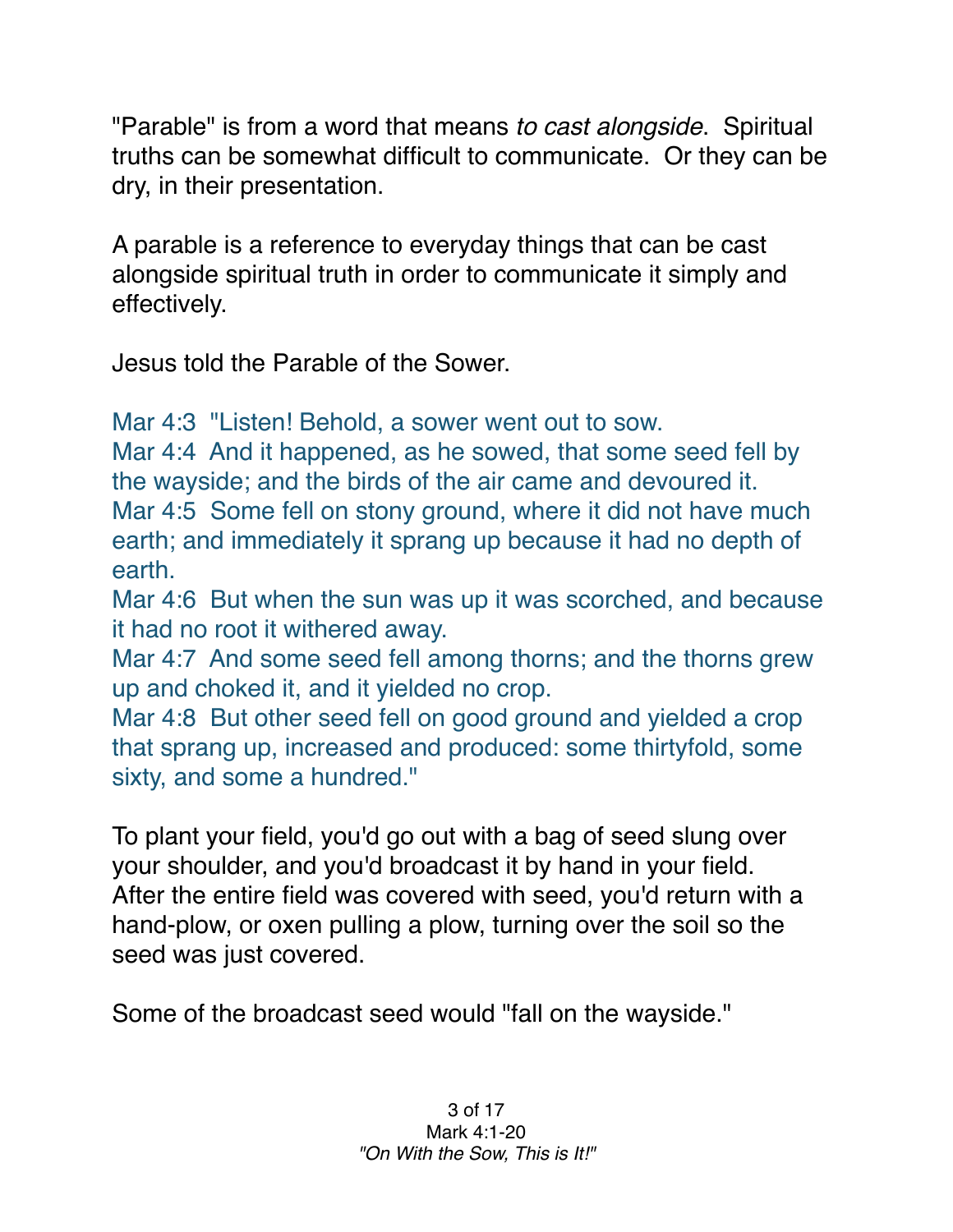If our Sanctuary was the field, where you are sitting would be the main field, and the walkways down the center and along the sides, and here in front, would be the wayside. It was unprepared soil that functioned as walkways and was, therefore, somewhat hard. The broadcast seed sat on top, unprotected.

Flocks of birds would follow the sower and eat the seed that fell on the wayside. It's like Nigel said, in *Finding Nemo,* "Birds gotta eat."

Sometime after the plowing, you'd discover that "some fell on stony ground." When we bought a tract home a few years after moving to Hanford, there was no yard. I started to prepare the front yard for grass seed by roto-tilling. I hit something hard. I thought it was a rock.

It was rock, alright; it was a huge slab of concrete buried about four inches under the soil. Apparently one of the cement trucks had dumped its excess load there and rather than clearing it out, the builder buried it.

I had to ask a friend who owned a tractor and a dump truck to come help me remove it.

There are rocks everywhere in Israel, as well as limestone deposits just under the surface. Even if the soil was prepared, some of the seed you broadcast will fall on ground that has rock a few inches beneath the surface.

Conditions there are great for quick germination, but not for sustained growth. The shallow roots cannot compete with the scorching sun, and those plants wither.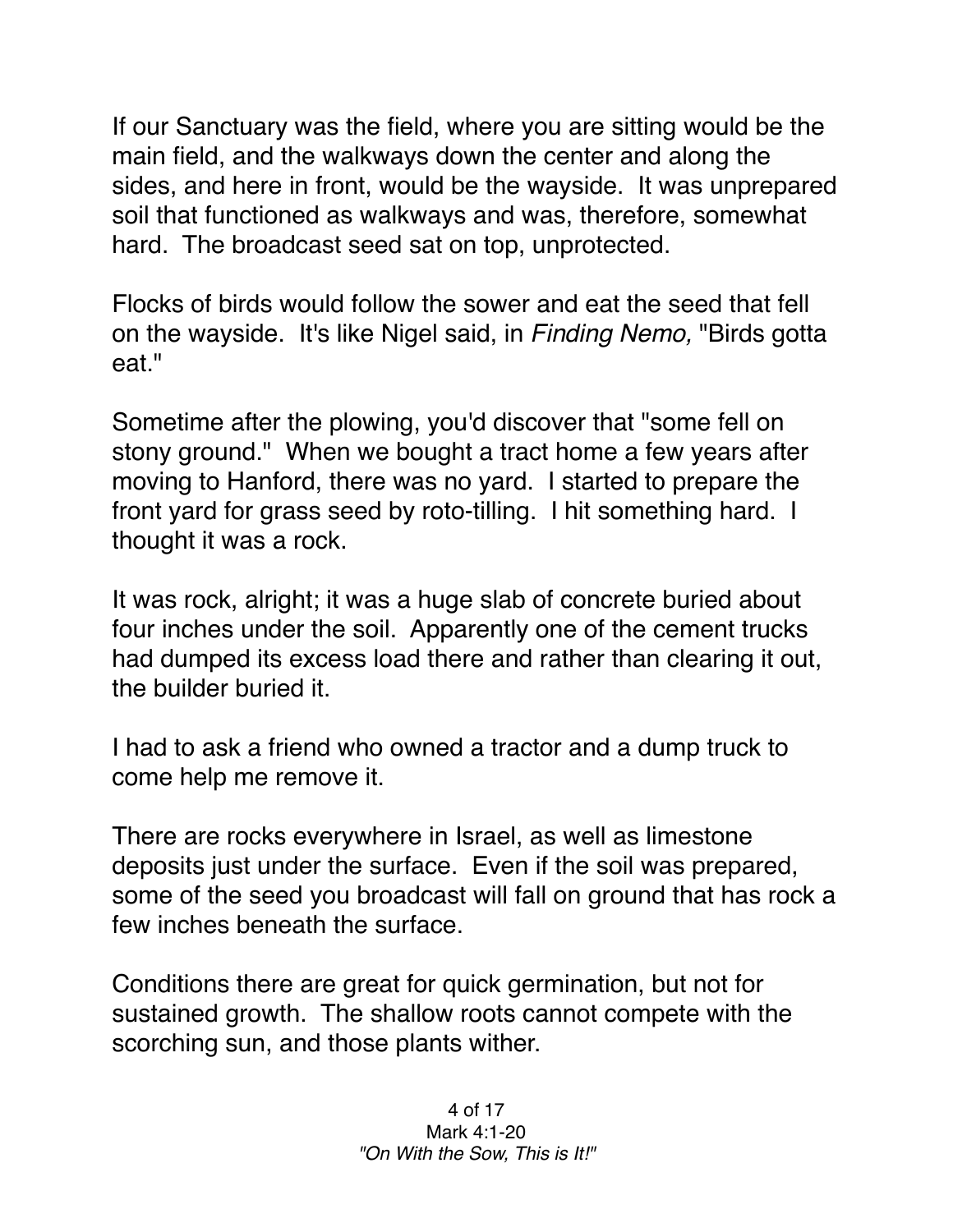Weeds. My dad used to remind me, "You've got to pull out the roots." Even then, weeds find a way into your field. Left unchecked, they choke-out your plants.

Just when it seems hopeless to be a farmer, you're reminded of the bounty that the remaining plants can produce - thirtyfold, sixty, or a hundred.

Nothing new here. Everyone living in Israel knew these things. If Wikipedia had been a thing in first century Capernaum, this would be the entry under "Soil Types."

After what was probably a long, pregnant pause for emphasis, Jesus made this stunning personal application:

Mar 4:9 And He said to them, "He who has ears to hear, let him hear!"

Whoa! That's different. "Go figure it out." They were going to have to work at understanding what Jesus taught. No more freebies.

It was time to separate the disciples from the disinterested - to see who was following Jesus for Who He was, and not simply for what He could do.

Why this radical change? His disciples were wondering too, so they asked Jesus to clarify.

Mar 4:10 But when He was alone, those around Him with the twelve asked Him about the parable.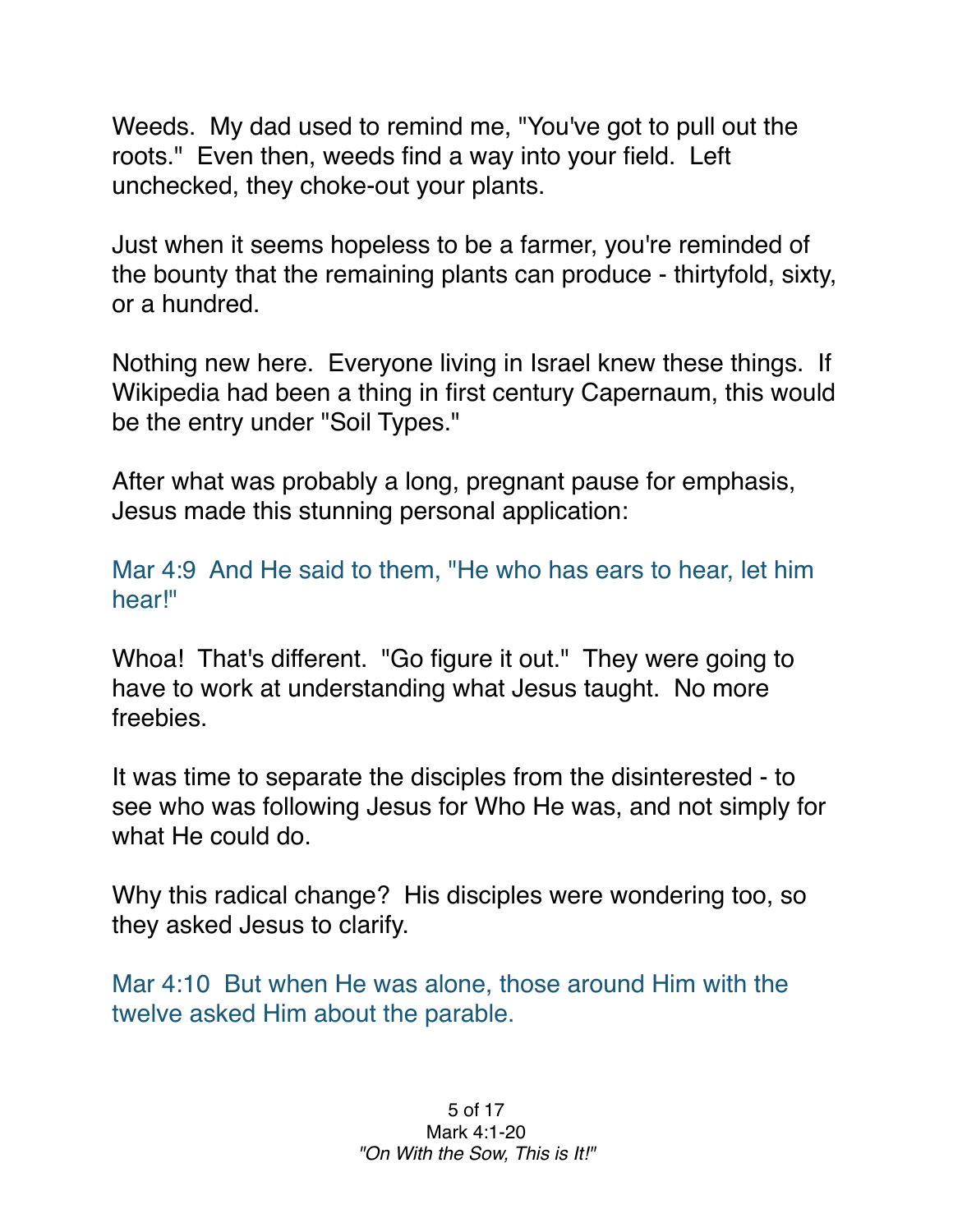The twelve guys Jesus had specially chosen, and other close followers, were understandably confused, and curious.

Commentators sometimes criticize them, pointing out that they waited until they were alone to ask about the parable, so as not to seem ignorant in front of the crowds.

I'd counter that by pointing out that, even with Jesus' subsequent explanation, there are Bible teachers who **still** remain confused about the parables.

At any rate, I, for one, am glad they asked, and that the Holy Spirit inspired Mark to record Jesus' explanation.

Mar 4:11 And He said to them, "To you it has been given to know the mystery of the kingdom of God; but to those who are outside, all things come in parables, Mar 4:12 so that 'SEEING THEY MAY SEE AND NOT PERCEIVE, AND HEARING THEY MAY HEAR AND NOT UNDERSTAND; LEST THEY SHOULD TURN, AND THEIR SINS BE FORGIVEN THEM.' "

"The mystery of the kingdom of God." That phrase is, as Donald Trump might say, "Huge."

The kingdom of God, promised to Israel in their Scriptures - what we call the Old Testament - was no mystery. Many of its features were recorded. Beating swords into plough shares and such.

A "mystery" in the Bible is always something previously unknown that is being revealed.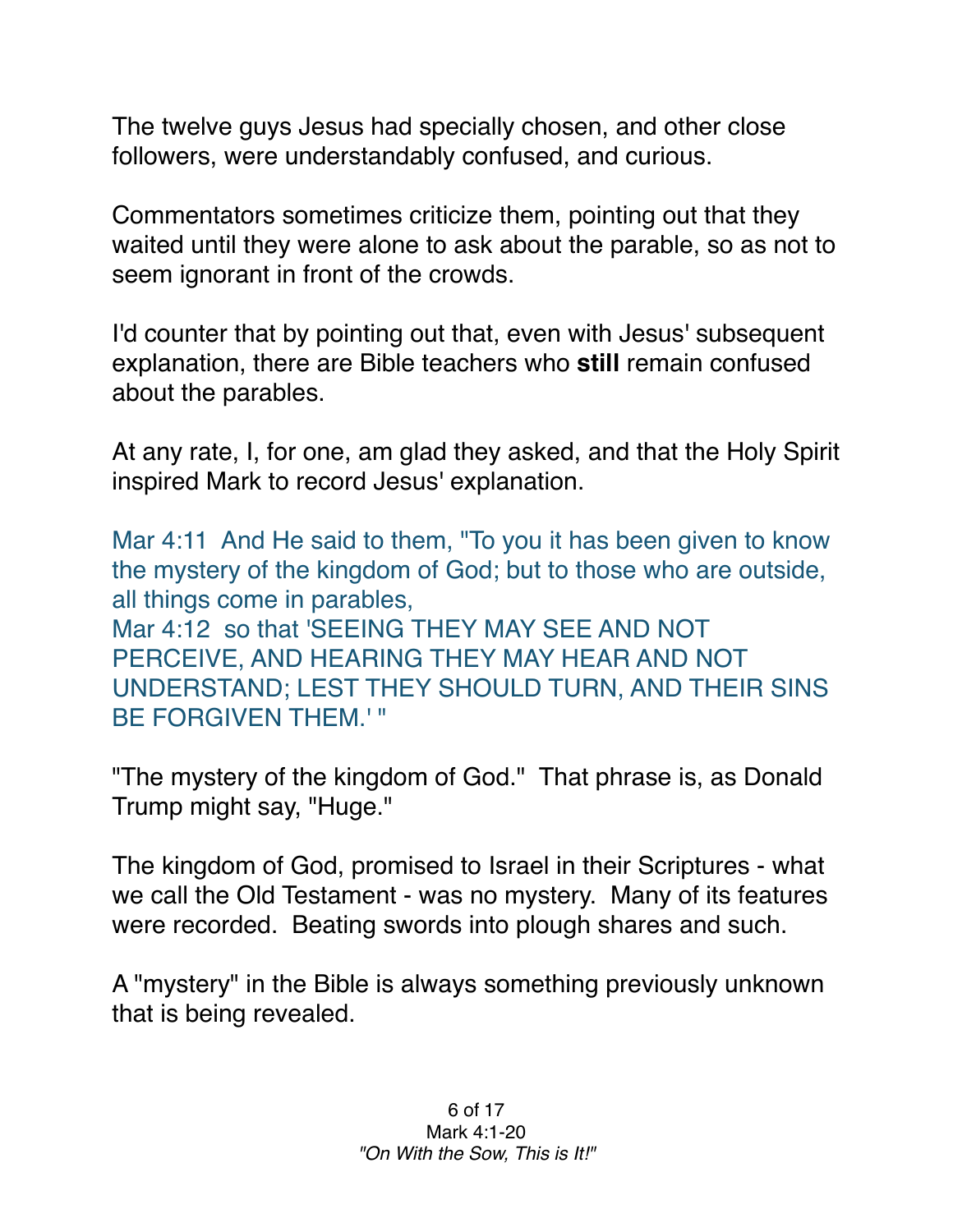The nation of Israel rejected Jesus as their King and, with Him, they rejected the immediate establishing of the kingdom of God on the earth. Jesus would instead return to Heaven to await His Second Coming when all Israel would be saved, receive Him as King, and enjoy the kingdom on the earth.

The question that naturally arises is, "What is going to happen inbetween these two comings?" The answer is the mystery revealed through the Parable of the Sower, and the other parables Jesus will tell that describe the progress of this age during the wait for His return.

He will tell us that the predominant feature of the age between His two comings is that the Gospel will be seed spread by sowers into the soil of men's hearts until the final harvest at the Second Coming of Jesus.

Jesus quoted from the sixth chapter of Isaiah. It related a time in Israel's past when the Jews had refused to receive God's Word. Jesus said it was also a prophecy that was being fulfilled in His day as the Jews were rejecting Him.

This is *not* a general teaching about certain people being unable to hear the Gospel and receive Jesus. It is a specific prophecy about the people of Jesus' day who saw His miracles and heard His teachings but made a personal choice to reject Him. They hardened their hearts to the Word, and to the works, of God.

They had rejected the light, so they would be given no more light, but rather would be left in the dark.

Even what they had would be taken away - meaning in part that their King would ascend into Heaven.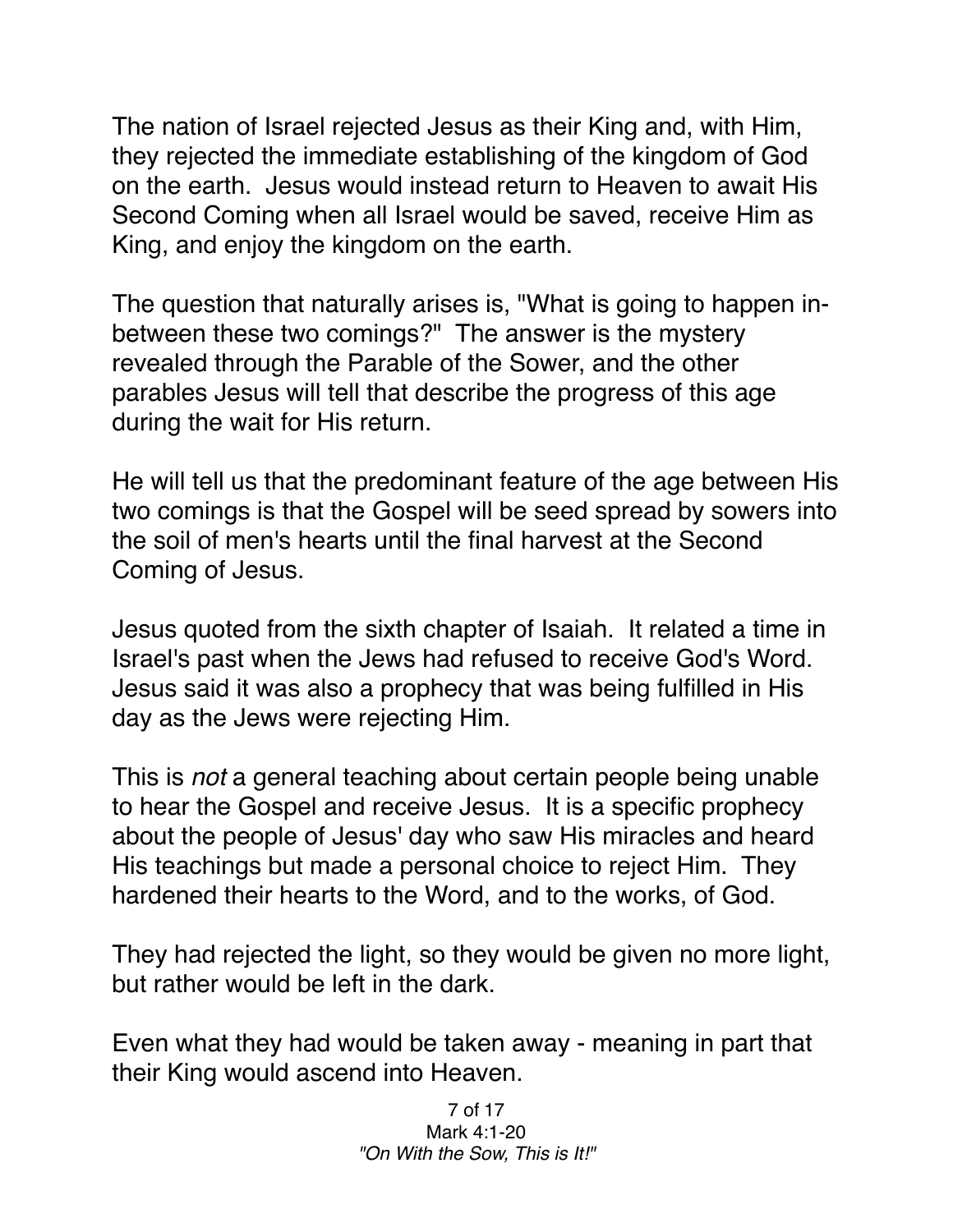Mar 4:13 And He said to them, "Do you not understand this parable? How then will you understand all the parables?

This reads like another minor rebuke, and maybe it was. At the very least, Jesus was letting them know that listening to the Word of God was going to take personal effort.

Salvation is not by works; not at all. It is the free gift of God, received by faith, where faith is not a work, but simply a response.

Once you are saved, there **is** work to do, and part of that work is to seek after God with all of your heart and mind and soul and strength.

*As the deer panteth for the water, so my soul longeth after Thee.*

Is that true of me? Of you? Or are we less like panting deer and more like hibernating bears?

A hibernating bear can go months without drinking water. *It's water comes from the breakdown of its fat.*

It's possible for us to become fat, then live off of our reserves, rather than daily seeking the Lord for a fresh supply.

Let me give you an illustration, not to burden you, but simply as a measure of your thirst.

When I was a young Christian, I would always get the Sunday teaching, so I could listen to it again. I believed the Lord was speaking to me through those messages, since He had led me to that church.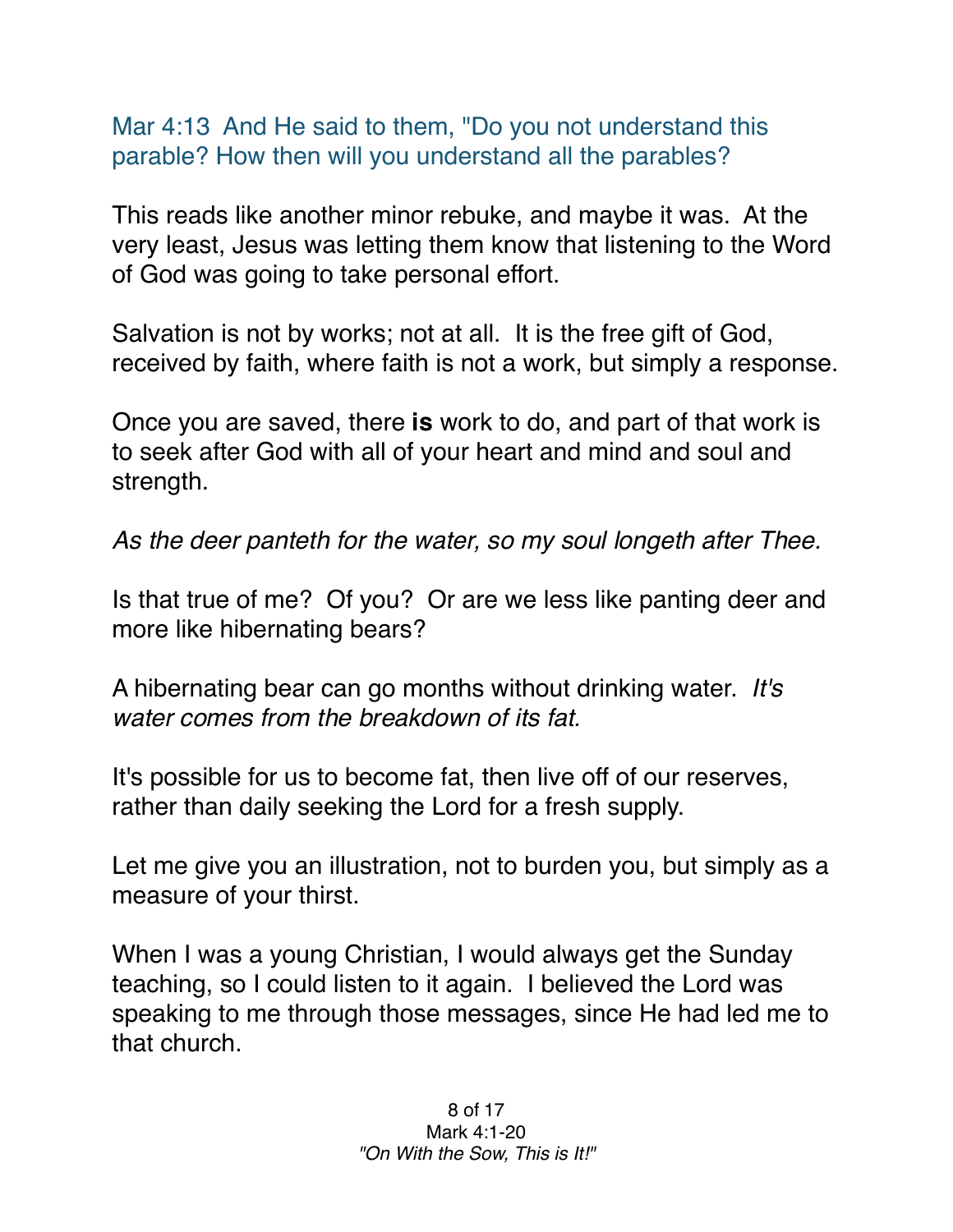In those days the studies were recorded on cassette tapes. Those are in museums now. They've been replaced by mp3's you can download directly to your tablet or smart phone from our website. Or you can easily burn your own CD. Or you can subscribe to our free podcast.

If you're totally old school, you can have the weekly study transcript delivered to you via email, so you can at least read it.

Let me ask you this. If you miss a Sunday, do you feel at all compelled to listen to, or read, the study you've missed?

You don't have to. I'm not saying it makes you more, or less, spiritual.

But, if you simply ignore the message, you might be living off of your fat, rather than panting after the fresh water.

In His interpretation, Jesus will compare the four soil types to conditions and characteristics that can be present in the human heart. As we move into the application, the question to ask is, "Am I willing to admit my soil type?"

It's an important question, because we tend to think that, if we are saved, we are only, always, the good soil, in which the Word flourishes.

It's a little more involved than that. We can think in terms of the four soils as four different people who "hear"; **but we can also think of them as one person who "hears" the Word at different times in his or her life.**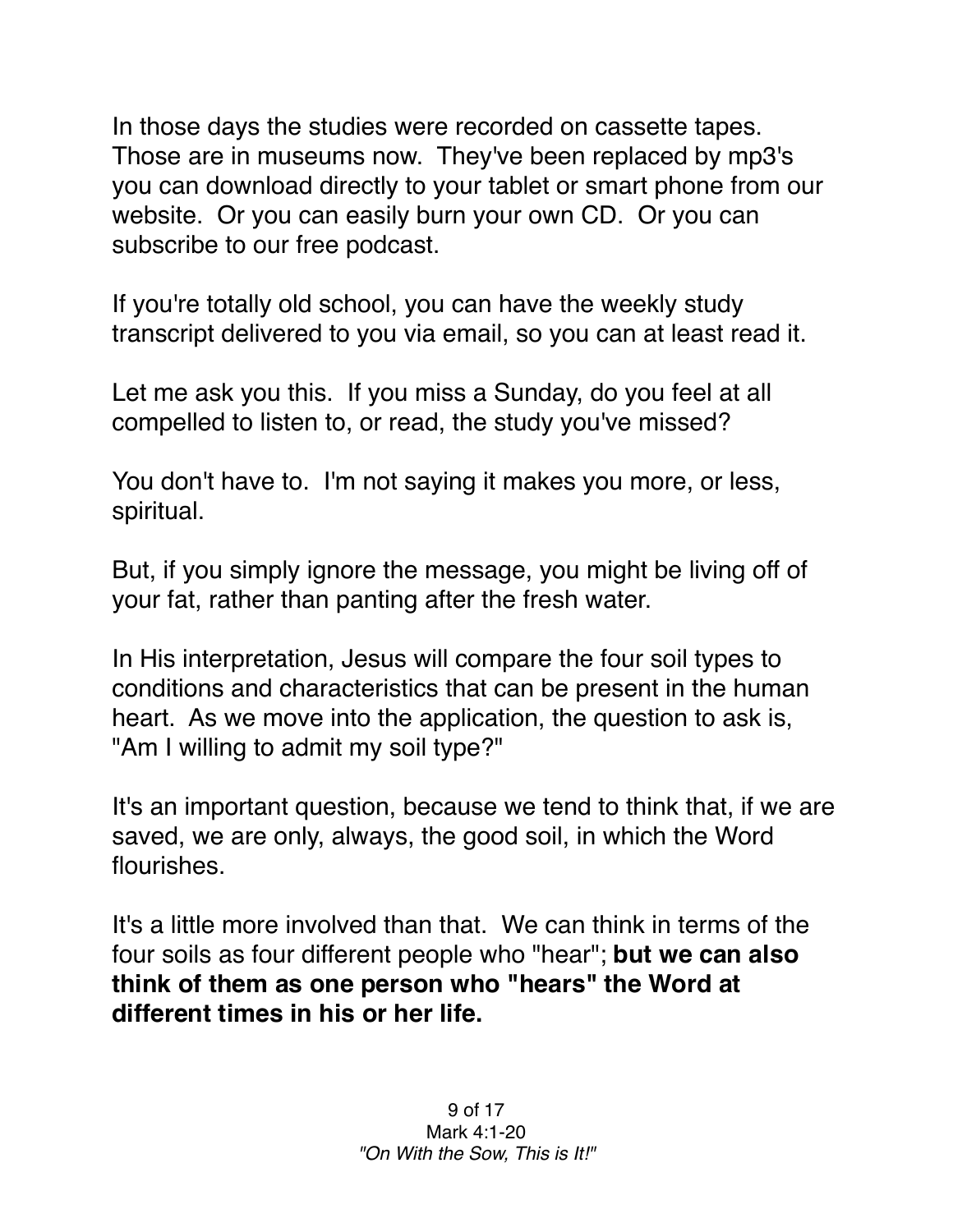We all know people who maybe seemed completely hard to the Gospel, as if the devil snatched it away, but who later came to Christ.

- That same person, although saved, can be stumbled by trials and persecutions.
- That same person, although saved, can become distracted by the cares of this life, and, for a time at least, live a marginal Christian life, producing no fruit.

No one person, it seems, is limited to one type of heart throughout their lifetime.

Thus the door is opened to honestly assess my current soil type, as we submit to the Lord's soil test in the remaining verses.

#2 Are You Willing To Submit To A Soil Test? (v13-20)

Before we trusted the anonymous voice that commands our every turn via GPS, we had glove boxes full of maps. You'd need dozens of them just to go from here to Fresno. They were way too big - the size of a picture window - and impossible to re-fold.

If you could pull-over and spread-out the correct map on the hood of your car, it was a challenge to read them. Maps used symbols or colors to represent things.

Lucky for you, there was, on the map, a legend. Also called a key, legends are boxes in the corner of the map, and the information they give you is essential to understanding the map.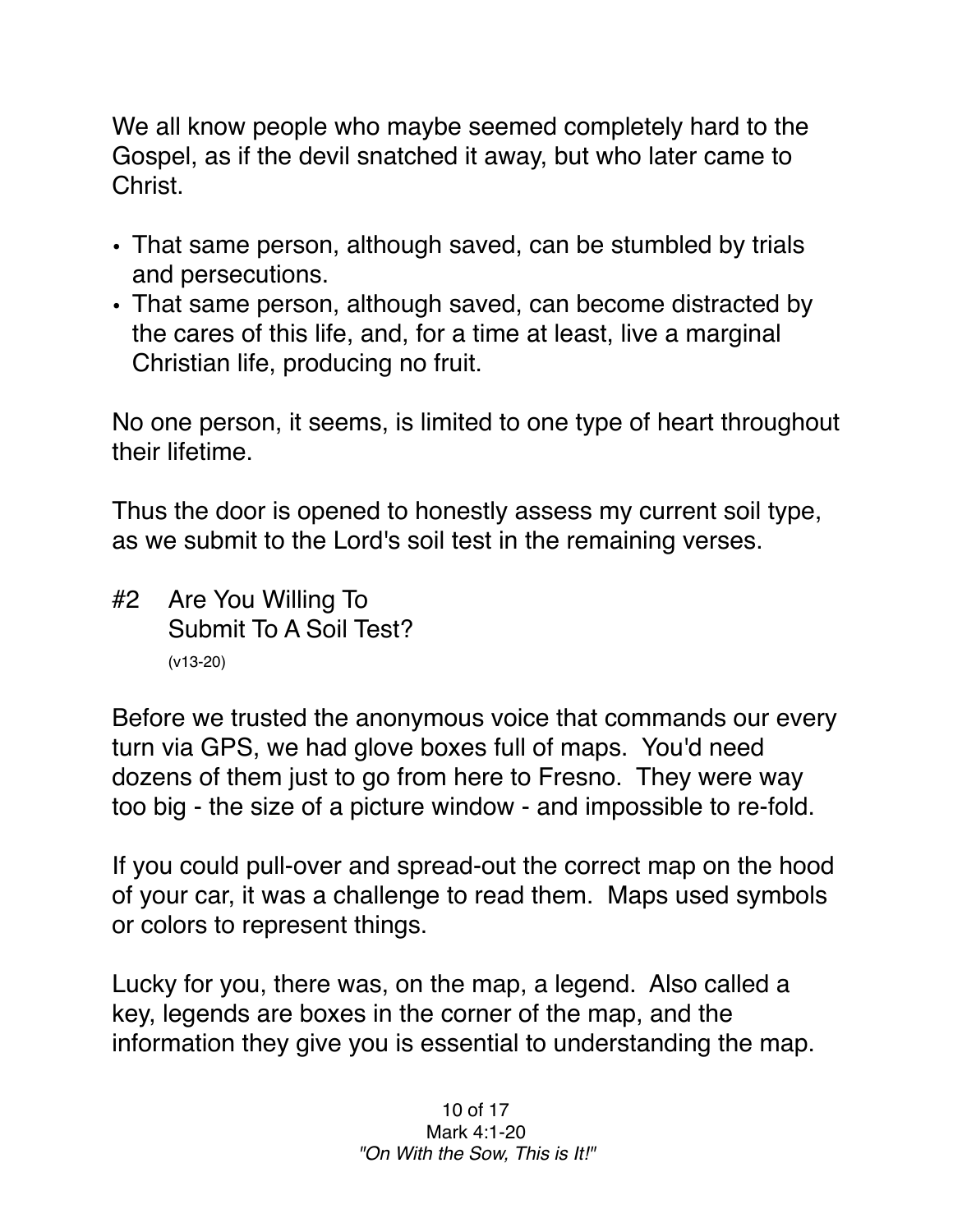The Parable of the Sower is a legend, or a key, parable in that it is first, foundational, and unlocks the mystery of the parables that follow it to describe the things we can expect between the two comings of Jesus to establish the kingdom of God on the earth.

Mar 4:13 And He said to them, "Do you not understand this parable? How then will you understand all the parables?

Sure, once again this reads like a mild rebuke. Maybe, but what comes through is the understanding that this is the parable that sets the stage for the mystery phase of the kingdom that was being revealed.

Mar 4:14 The sower sows the word.

Anyone teaching or preaching the Gospel is a "sower." The first sower was Jesus, then His immediate disciples, followed by all the disciples made after them - whosoever believes in Him. You and I are sowers.

The Word - God's Word, the Bible - is the seed. It's a great illustration because, just as a seed has the capacity for life within it, so the Word of God is alive and powerful, able to save to the uttermost those in whom it takes root.

Peter, who was present at this explanation, would later write, "For you have been born again, not of perishable seed, but of imperishable, through the living and enduring word of God" (First Peter 1:23).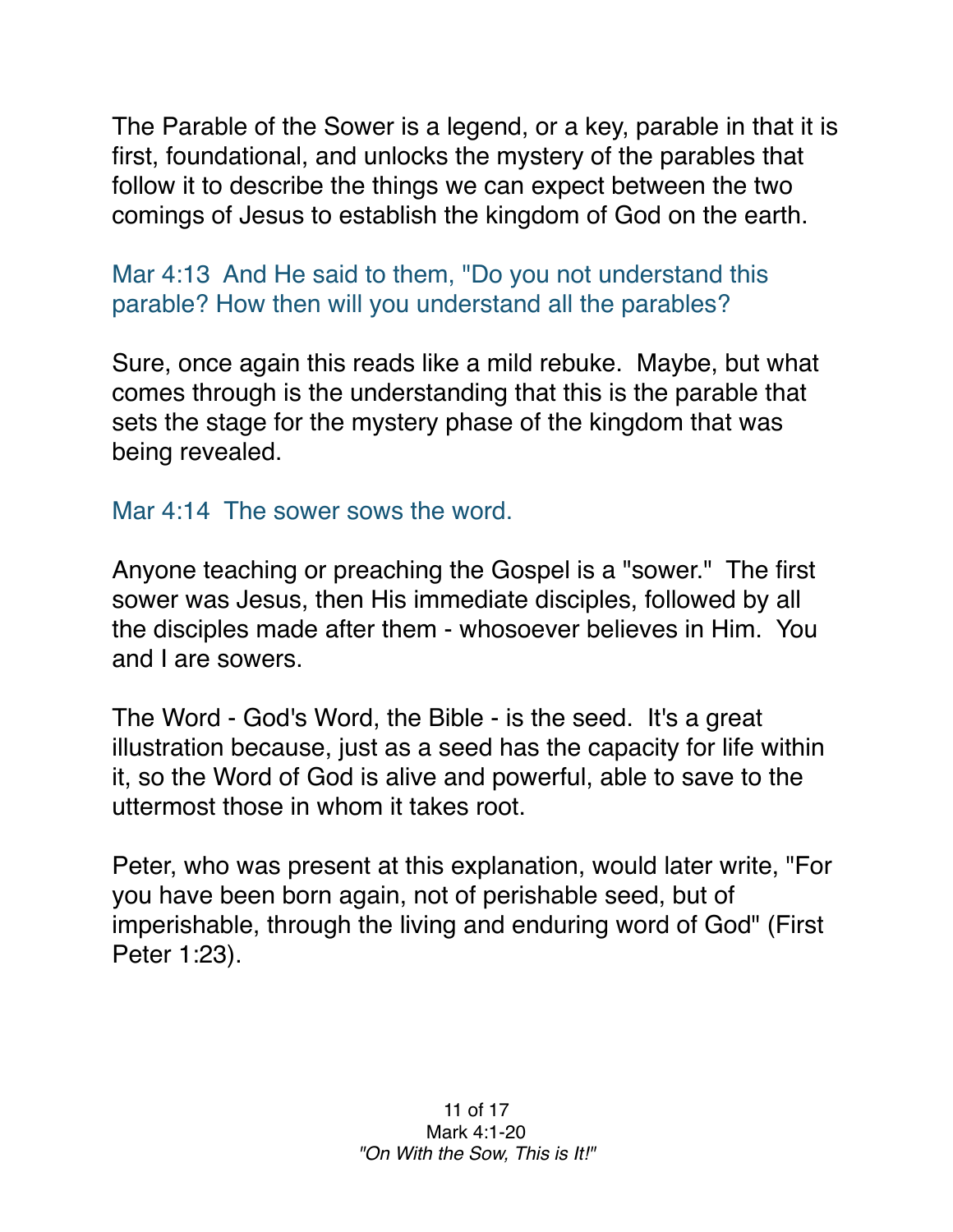Sower, seed, then soil; and, for our purposes today, we are concentrating, as Jesus did, on the four soil types as a test of our own hearts and our readiness to receive and to go on receiving this incorruptible seed and produce lasting spiritual fruit.

Mar 4:15 And these are the ones by the wayside where the word is sown. When they hear, Satan comes immediately and takes away the word that was sown in their hearts.

Seed that is tilled over will take root, because there is life in it. The reason everyone does not respond positively to the Gospel is that Satan is also at work in this age, and has strategies to "take away the word that [is] sown in [human] hearts."

Have you ever brought a friend or family member to church, or to an evangelistic event, and thought, "This message is just for them!" But if an invitation is given, they just sit there - as if they haven't heard a word, let alone the Word.

Many of us were like that. After I got saved, I could recall times that the Gospel was presented, but that the Word was quickly stolen.

It may seem silly, but once on the campus of UC Riverside, two guys handed me a tract. I was starting to look at it, but I had an urge to throw it away. There just happened to be a garbage can near me. I threw it in and forgot about it.

If you're passing out tracts, make sure there are no garbage cans around. And that there is a stiff fine for littering.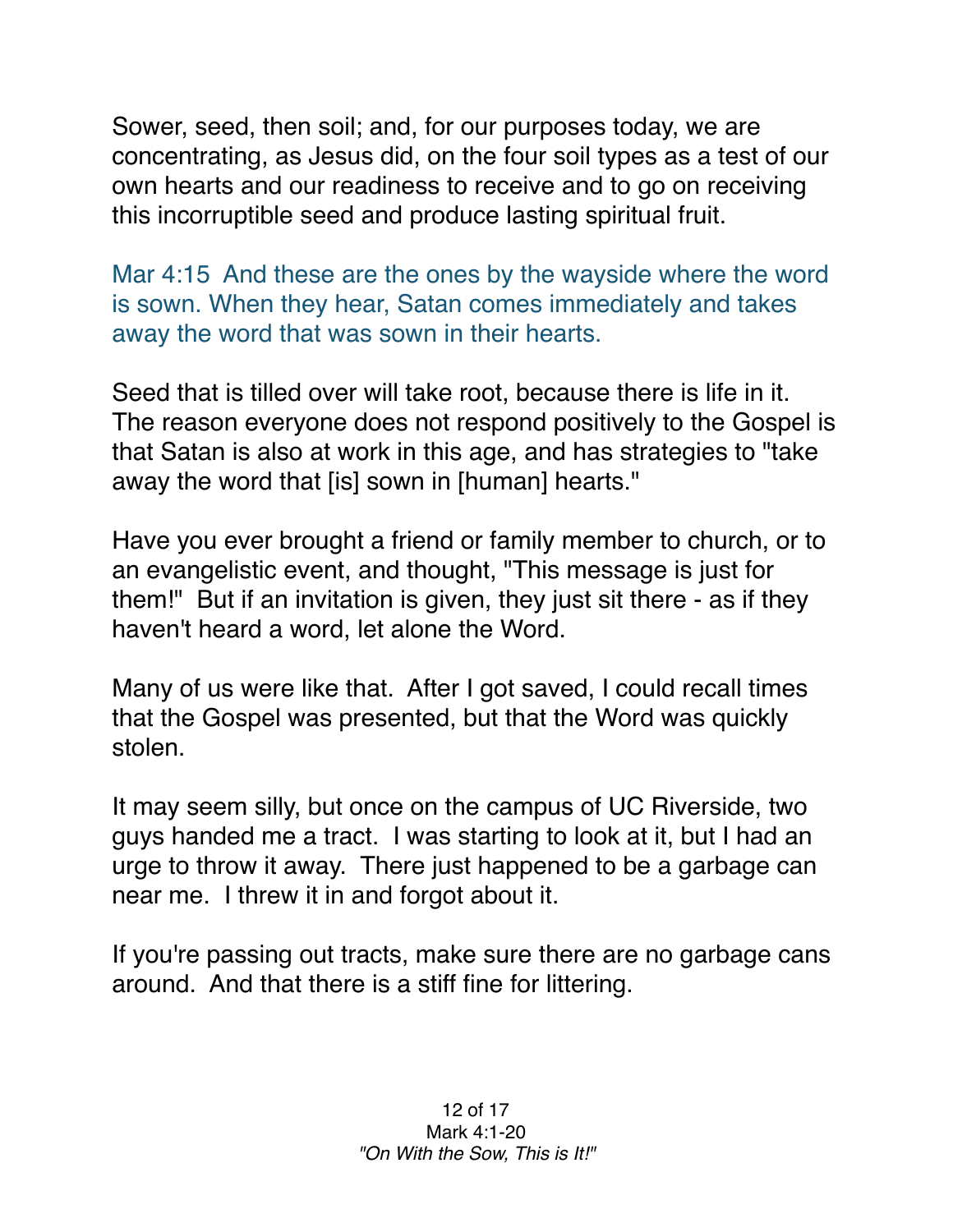Mar 4:16 These likewise are the ones sown on stony ground who, when they hear the word, immediately receive it with gladness;

Mar 4:17 and they have no root in themselves, and so endure only for a time. Afterward, when tribulation or persecution arises for the word's sake, immediately they stumble.

The Gospel is so powerful that it can produce effects in a person's heart before they make a decision for Jesus Christ. This person, maybe, came forward to receive the Lord. Or you would say that their eyes were opened to the truth, and they began to seek the Lord.

In either case, when it became difficult to walk with the Lord, they stumbled - meaning they were offended that it wasn't going to be easy.

I would argue that this can describe believers, too. We are warned, are we not, to never consider it strange or unusual when we fall into various trials. We wouldn't need the warning unless we did think it strange.

Truth is, we **are** stumbled when trial or trouble hits enters our lives. It's the shallow response to get mad at God, or remain in a spiritual fog.

Among other things, it's a soil test. If I stumble in my trial, then it is indicating I have shallow soil.

But, guess what? I can recognize that I'm shallow, and I can break-up the rock layer, so that the roots of God's Word can go deeper, and so I can grow.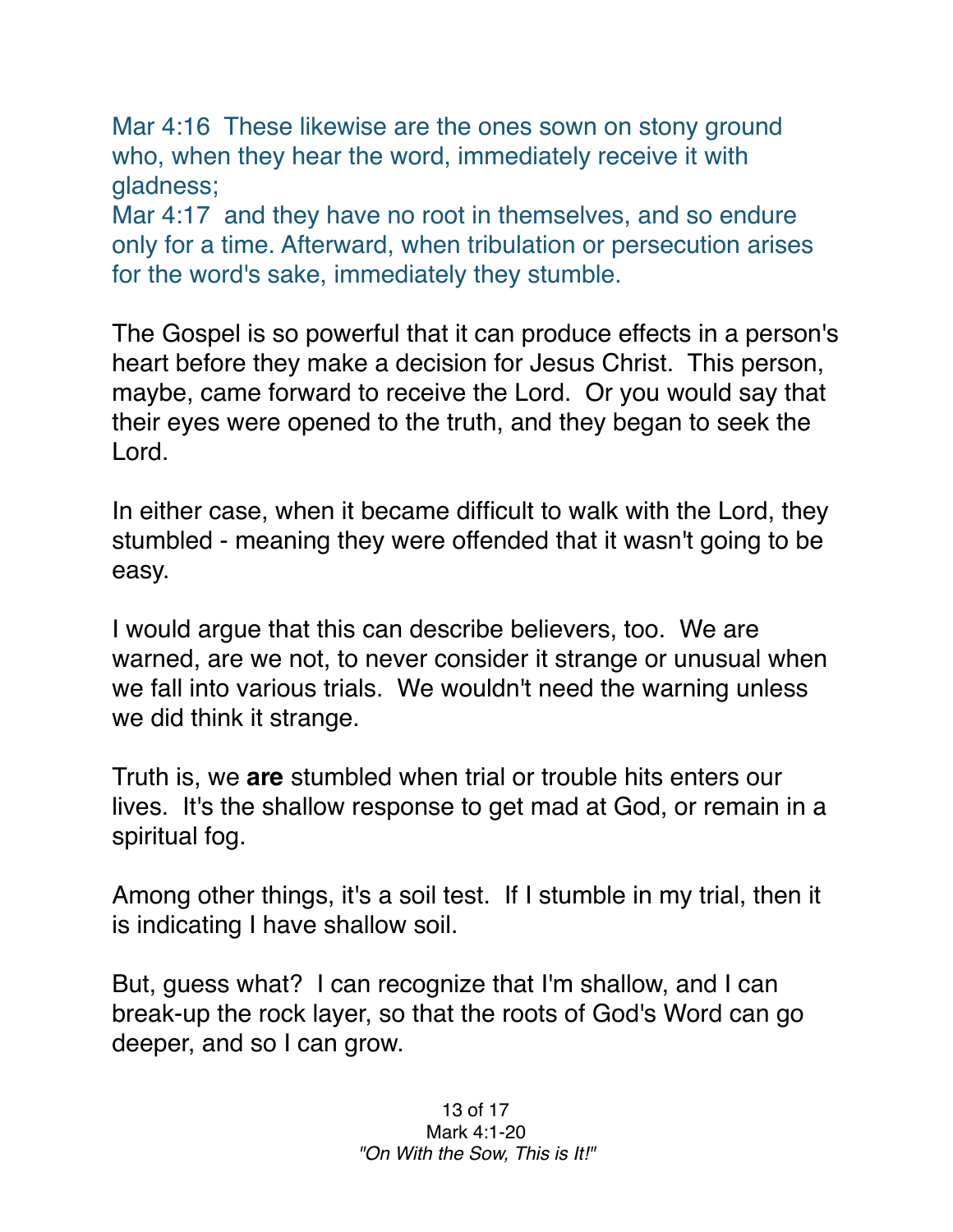Mar 4:18 Now these are the ones sown among thorns; they are the ones who hear the word,

Mar 4:19 and the cares of this world, the deceitfulness of riches, and the desires for other things entering in choke the word, and it becomes unfruitful.

This is the soil that probably best characterizes life in these United States. We've been blessed, and are prospering (for the most part). Nothing wrong with prosperity. God Himself promised Israel they would prosper, for obeying Him.

We are not Israel, but Israel's example is instructive. The more they prospered, the more they forgot God.

- Their prosperity caused them to think more about physical things than spiritual things, leading to an emphasis on caring for their wealth.
- Their prosperity deceived them into thinking it was something they deserved, rather than a gift from God.
- The more they had, the more they wanted, in a refusal to be satisfied with what God had provided.

If you have any familiarity with the Old Testament, you know that they became "unfruitful" in their relationship with God, causing Him to discipline them.

Look at it this way. If you are in love with someone, you will forgo just about anything and everything to be with that person. The things you forgo are not bad; it's just that they become insignificant to you.

It's another soil test. Only you can ask yourself, "What would I rather be doing than spending time with Jesus?"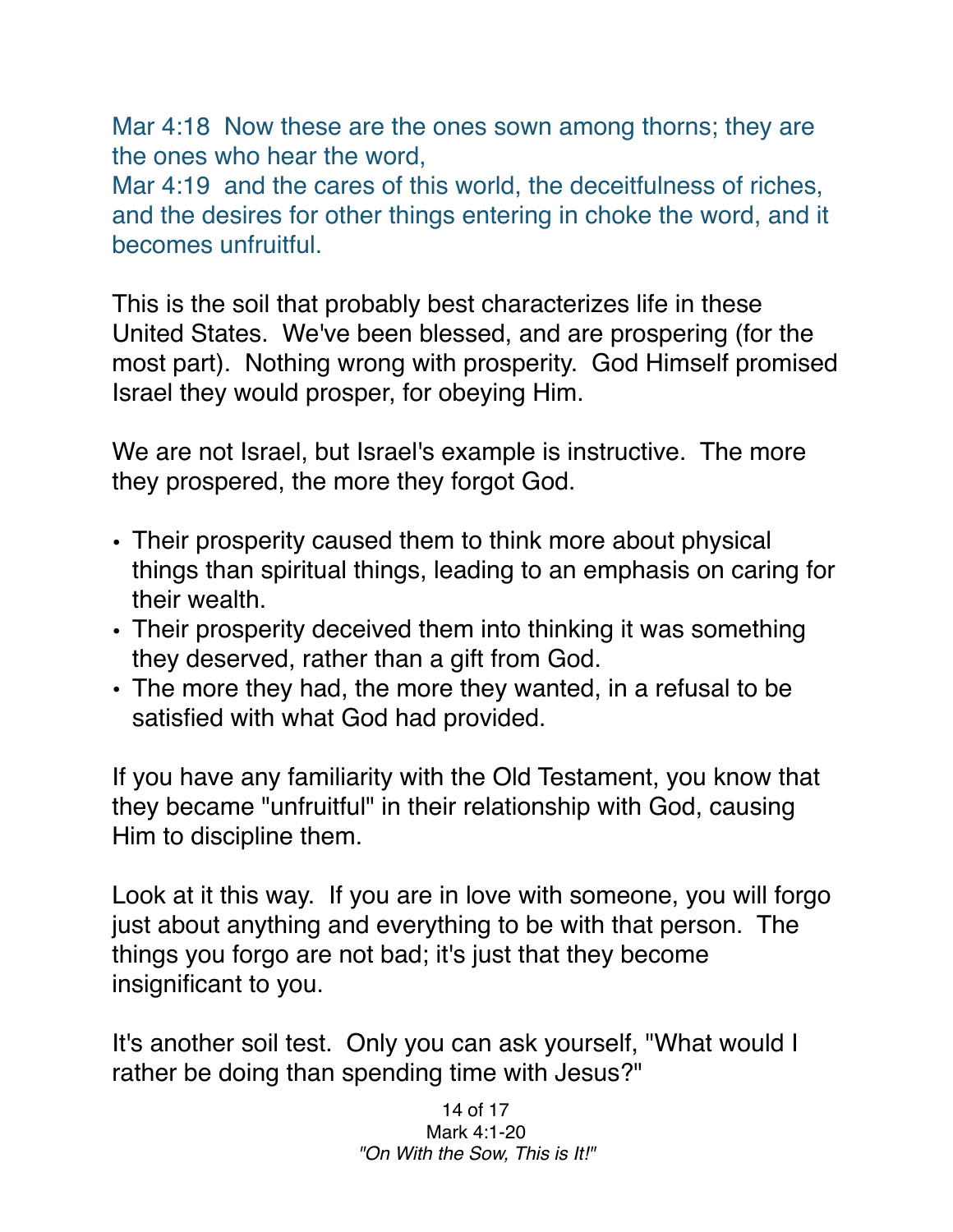Whatever it is might (and I am careful to emphasize "might") be some worldly care, or some deceitfulness of your prosperity, or some desire for other things.

There is also good soil:

Mar 4:20 But these are the ones sown on good ground, those who hear the word, accept it, and bear fruit: some thirtyfold, some sixty, and some a hundred."

You sow the seed and some of it will fall into hearts whose soil has been prepared to receive it. Those folks get saved and begin a life of producing spiritual fruit.

Want to go on being good soil, that produces fruit? Of course you do; and here is how you do it.

You "(1)hear the Word, (2) accept it, and (3) bear fruit."

Hearing the Word isn't merely listening to it, or being aware of it. It is active listening - the kind of listening Jesus indicated when He said "he who has ears to hear, let him hear."

Because of the strategies of Satan to steal the Word, and our own natural propensities to be stumbled or selfish, we need to really work at hearing.

Our time of waiting, and reflecting, upon God's Word each week after the study is a good example. We force ourselves - in a good way - to really hear the Word. Before it can be stolen; or we can stumble; or act selfishly; we wait upon the Lord so His Word can take root to bear fruit.